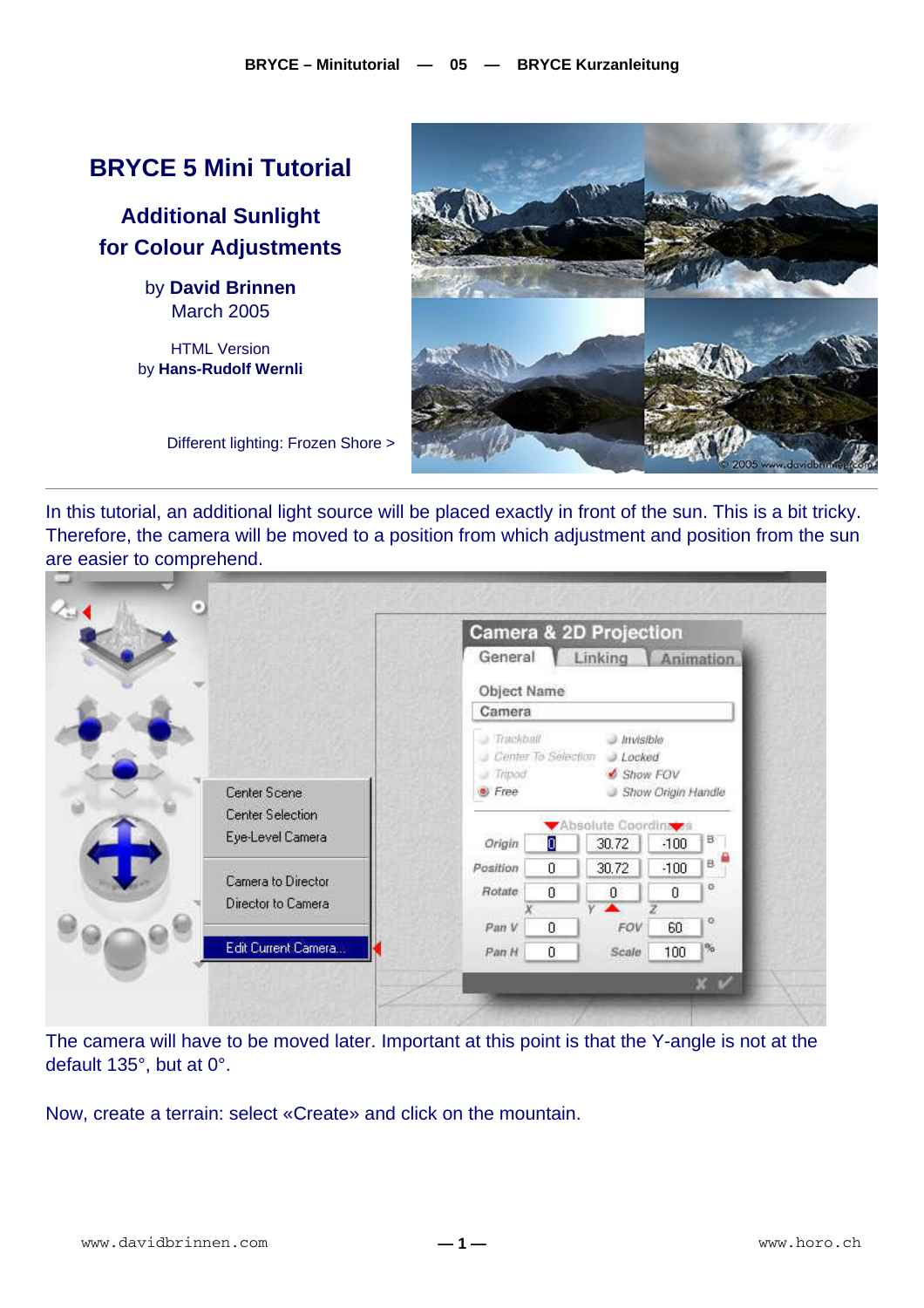



Click on «**E**» (Edit) to open the terrain editor. We will create the landscape together and will use ways you might not yet have explored.

In this sense, this is a double tutorial.



Clicking on the «Picture» button, the Open-Dialog appears. If you did not install the «Terrain Maps», you will find the folder on the second CD. Load the file highlighted.

I (Horo) have the name from the German version of Bryce and hope the file names were not changed from the English version. Since the operating system used is a German version as well, the Open-Dialog has the «Öffnen» caption instead of «Open».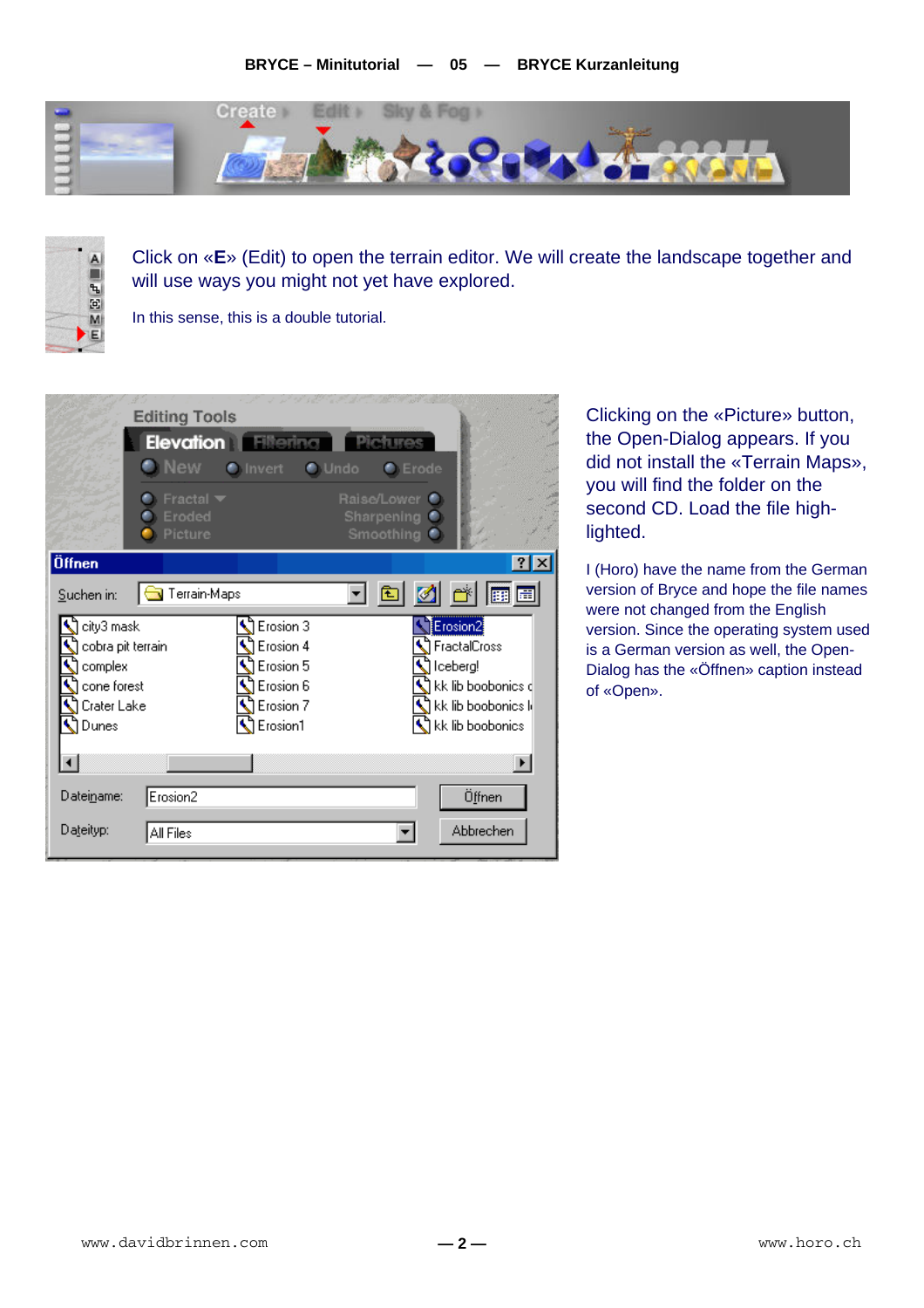| <b>Object Attributes</b><br>General   |           | Linking            |      | Animation |  |  |  |
|---------------------------------------|-----------|--------------------|------|-----------|--|--|--|
| Object Name                           |           |                    |      |           |  |  |  |
| Foothills                             |           |                    |      |           |  |  |  |
|                                       | Neutral   | <b>a</b> Hidden    |      |           |  |  |  |
|                                       | Positive  | Locked             |      |           |  |  |  |
|                                       | Negative  | Show As Box        |      |           |  |  |  |
|                                       | Intersect | Show Origin Handle |      |           |  |  |  |
| Transfer Material of Negative Boolean |           |                    |      |           |  |  |  |
|                                       |           |                    |      |           |  |  |  |
| Absolute Coordinates                  |           |                    |      |           |  |  |  |
| Origin                                | n         | 150.00             | 1500 | В         |  |  |  |
| Position                              | ۵         | 150.00             | 1500 | B         |  |  |  |
| Rotate                                | Ω         | Ο                  | Ω    | o         |  |  |  |
| Size                                  | 2000      | 300                | 2000 | в         |  |  |  |
|                                       | Х         |                    | Z    |           |  |  |  |
|                                       |           |                    |      |           |  |  |  |

These values create the foothills at the right size and sets them at the correct position.

The next that will have to be done is to create the high mountains and set them between the foothills.

To do this, we will use a predefined terrain object from the library.

Next to «Create» in the tool bar on top is a small grey arrow pointing to the right ( > ). Click on that arrow to open the Objects Library.



In the Objects Library, select «Mountains». From the terrains shown we chose «Big Sur»

Next, we will scale and position it in the foothills.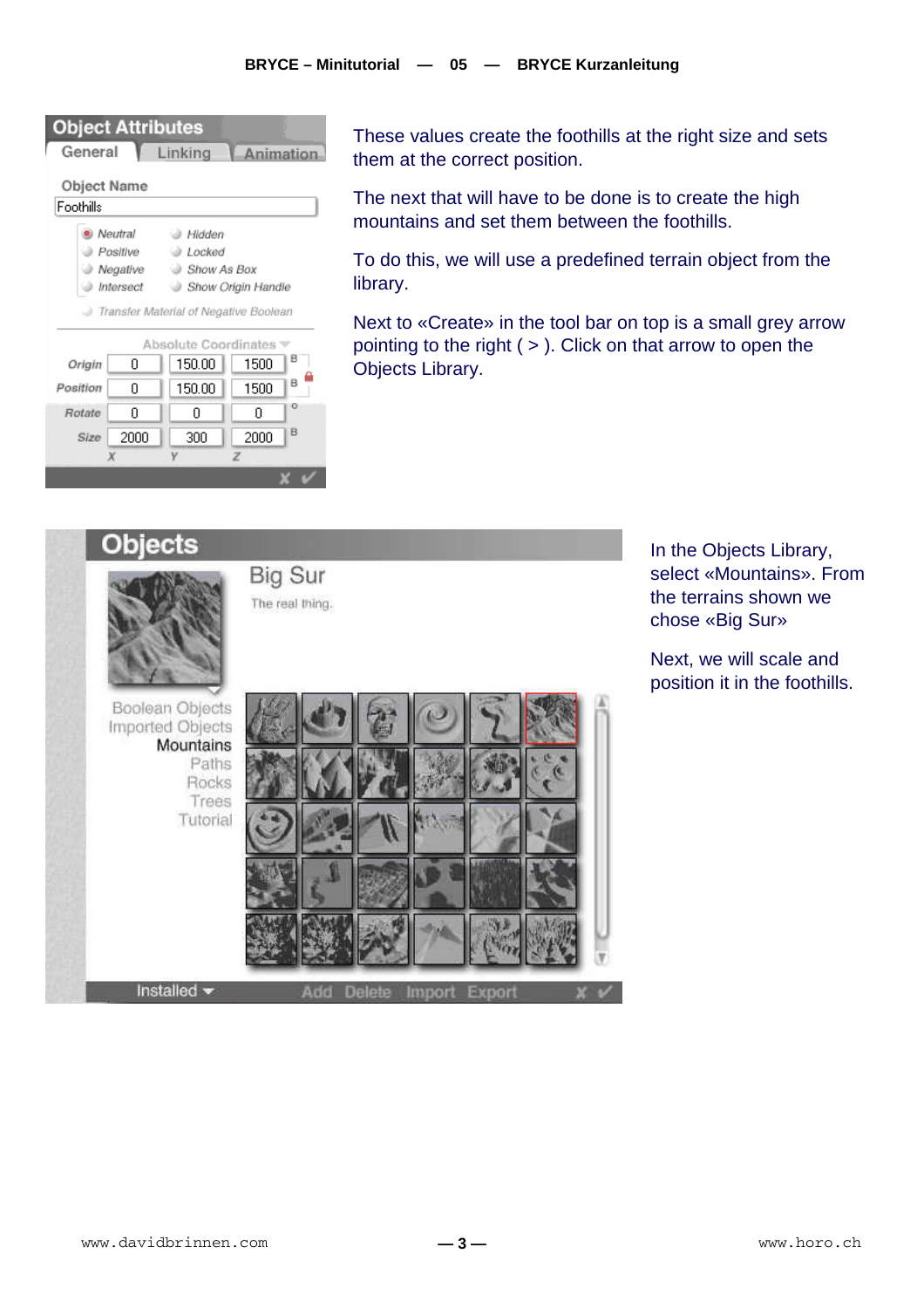| <b>Object Attributes</b><br>General   |           | Linking               | Animation |   |  |  |  |
|---------------------------------------|-----------|-----------------------|-----------|---|--|--|--|
| Object Name                           |           |                       |           |   |  |  |  |
| Mountain                              |           |                       |           |   |  |  |  |
|                                       | Neutral   | Hidden                |           |   |  |  |  |
| Positive                              |           | ⊜ Locked              |           |   |  |  |  |
|                                       | Negative  | <b>B. Show As Box</b> |           |   |  |  |  |
|                                       | Intersect | Show Origin Handle    |           |   |  |  |  |
| Transfer Material of Negative Boolean |           |                       |           |   |  |  |  |
| Absolute Coordinates                  |           |                       |           |   |  |  |  |
| Origin                                | 15        | 250.00                | 1500      |   |  |  |  |
| Position                              | 15        | 250.00                | 1500      | B |  |  |  |
| Rotate                                | ۵         | -60                   | ۵         | o |  |  |  |
| Size                                  | 1000      | 500                   | 1000      | B |  |  |  |
|                                       | X         |                       | Z         |   |  |  |  |
|                                       |           |                       |           |   |  |  |  |

These values create the mountains at the right size and sets them at the correct position.

You would now move the camera to find an appropriate location for it. For this tutorial, the camera position has been defined already and the next picture shows, to what values the camera attributes have to be set.



These values set the camera at the correct position.

If you forgot how to open the Camera Attributes dialog, please have a look at the beginning of this tutorial.

For this landscape, a moderate wide angle lens with a field of view (FOV) of 90° is a good choice. This correspondents to a lens of about 21 mm for a normal camera.

Add a Water Plane (in the «Create» toolbar on top the thumbnail at far left) and set the height position (Y) in the Object Attributes popup to 33.80. This concludes the creation of our landscape.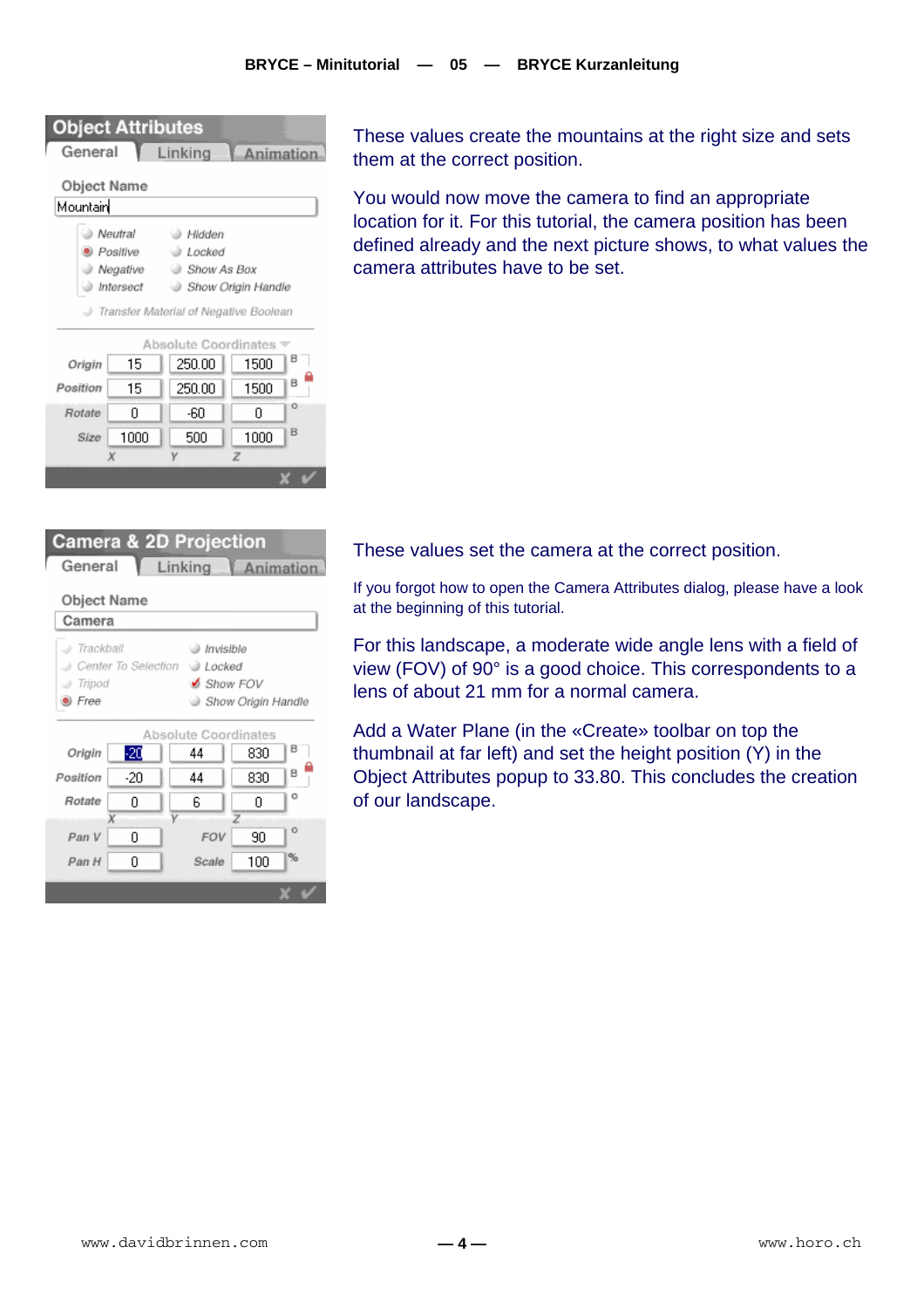

Give the three objects a material from the library. For the Mountain «Roches and Ices» (row 5, column 6) and for the Foothills «Mediterranean Hills» (row 7, col. 5), both from «Planes & Terrains». For the Water Plane select «Caribbean Resort» (row 1, col. 2) from «Waters & Liquids».

Your picture should look about as shown to the left.

The picture appears flat and boring. Next thing will be some adjustments to the default sky.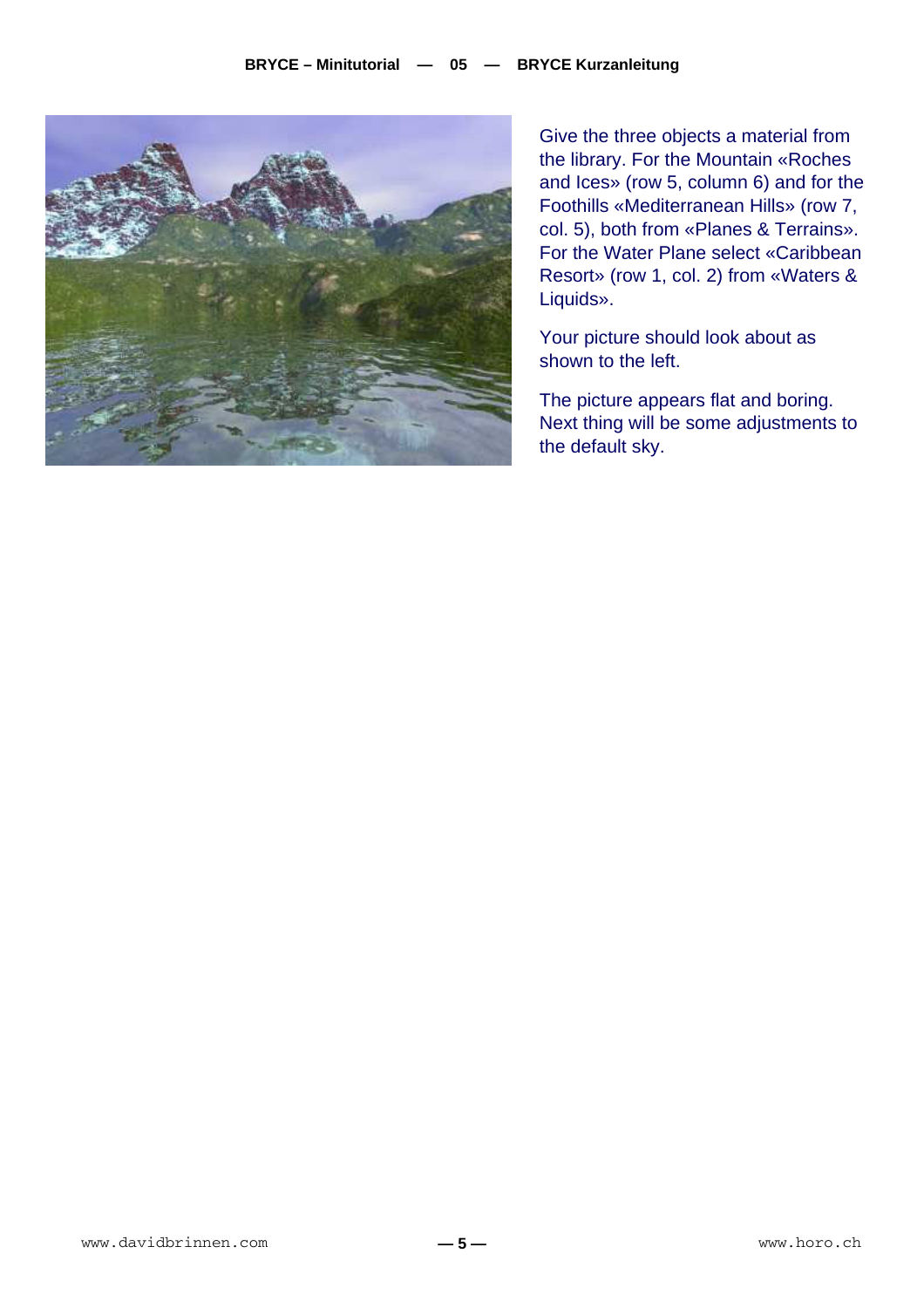|              | Ξ<br>Colors                    | Soft Sky<br>Darker Sky<br>✔ Custom Sky<br>Atmosphere Off | 13                      |                  |                       |
|--------------|--------------------------------|----------------------------------------------------------|-------------------------|------------------|-----------------------|
|              | 噩<br>R<br>G<br>151<br>B<br>255 |                                                          |                         |                  |                       |
| Farbe        | <b>PIGE</b>                    | HLS<br>HSV.                                              | CMY                     |                  | 7x                    |
| Grundfarben: |                                |                                                          |                         |                  |                       |
|              | Benutzerdefinierte Farben:     |                                                          |                         |                  |                       |
|              |                                |                                                          | Earbe: 141<br>Sätt: 240 |                  | $Bot$ 58<br>Grün: 151 |
|              | Farben definieren >>           |                                                          | FarbelBasis             | Hell.: 147       | $Blue$ 255            |
| OK           | Abbrechen                      |                                                          |                         | Farbe hingufügen |                       |

In a project of your own, you would determine materials yourself, also the appearance of the sky and the clouds. For this tutorial, they are given.

We stay as close to the default sky as possible. First, the colour for the sky will be set. Click on «Sky & Fog» in the toolbar on top. This makes appear the tools for the sky. Below the first thumbnail, you find a small grey arrow pointing down. Click on it and select «Custom Sky». Now, it is possible to adjust Sun Glow Color, Sky Color and Horizon Color yourself. We will adjust «Sky Color» only, the other two will stay white.

When you click on the colour bar below the tiny picture, a palette opens from which you can select a colour with a pipette. That is fast, but rather not precise and it is very difficult to repeat.

If you hold down the [Ctrl] key while left clicking the mouse, a colour adjuster opens, permitting precise adjustment of the basic colours red, green and blue.

Holding down the [Ctrl] and [Alt] keys simultaneously — or, simpler, the [Alt Gr] key — and clicking the mouse, opens the Windows standard palette (here shown for the German version) which permits numerical input as well.

Whichever method you may prefer: please enter the colour values as shown.



Then, open the Sky lab by clicking on the small cloud.

Change the «Sun Color» (red up arrow) by clicking on the small field:  $R / G / B = 236 / 109 / 0.$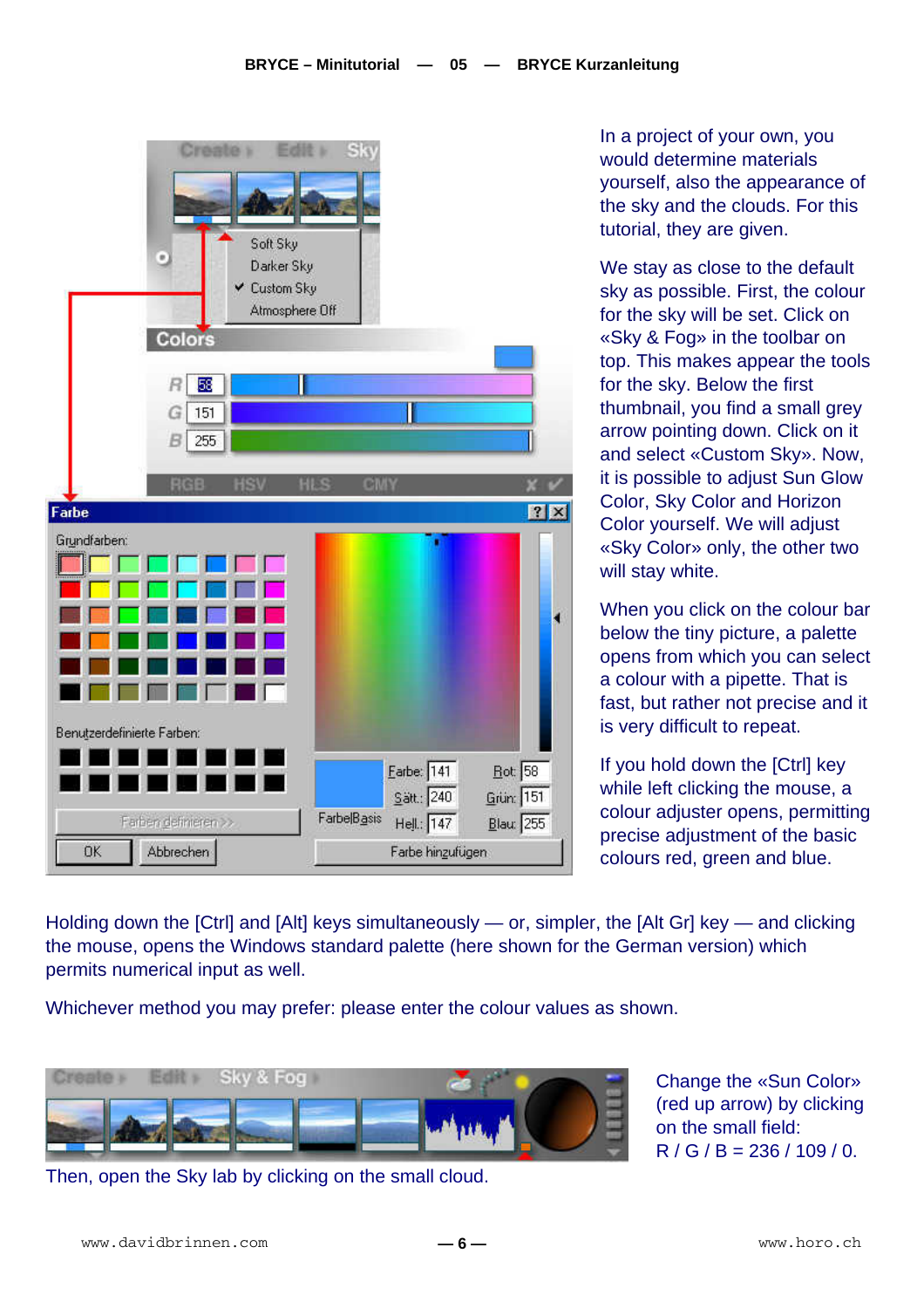

«Sun & Moon» as well as «Atmosphere» keep the default values. Only «Cloud Cover» will be changed.

The brown sun will tint the Stratus clouds. This is not desired here, therefore, they are switched off. The «Cumulus» are activated. Change the values for «Cloud Cover», «Cloud Height», «Frequency» and «Amplitude» to the values shown.

Make sure, the Sun is not linked to the view. Set the Azimuth of the sun to 120° and the Altitude to 25°. The colour for the sun has been adjusted already, accept the values and quit the Lab.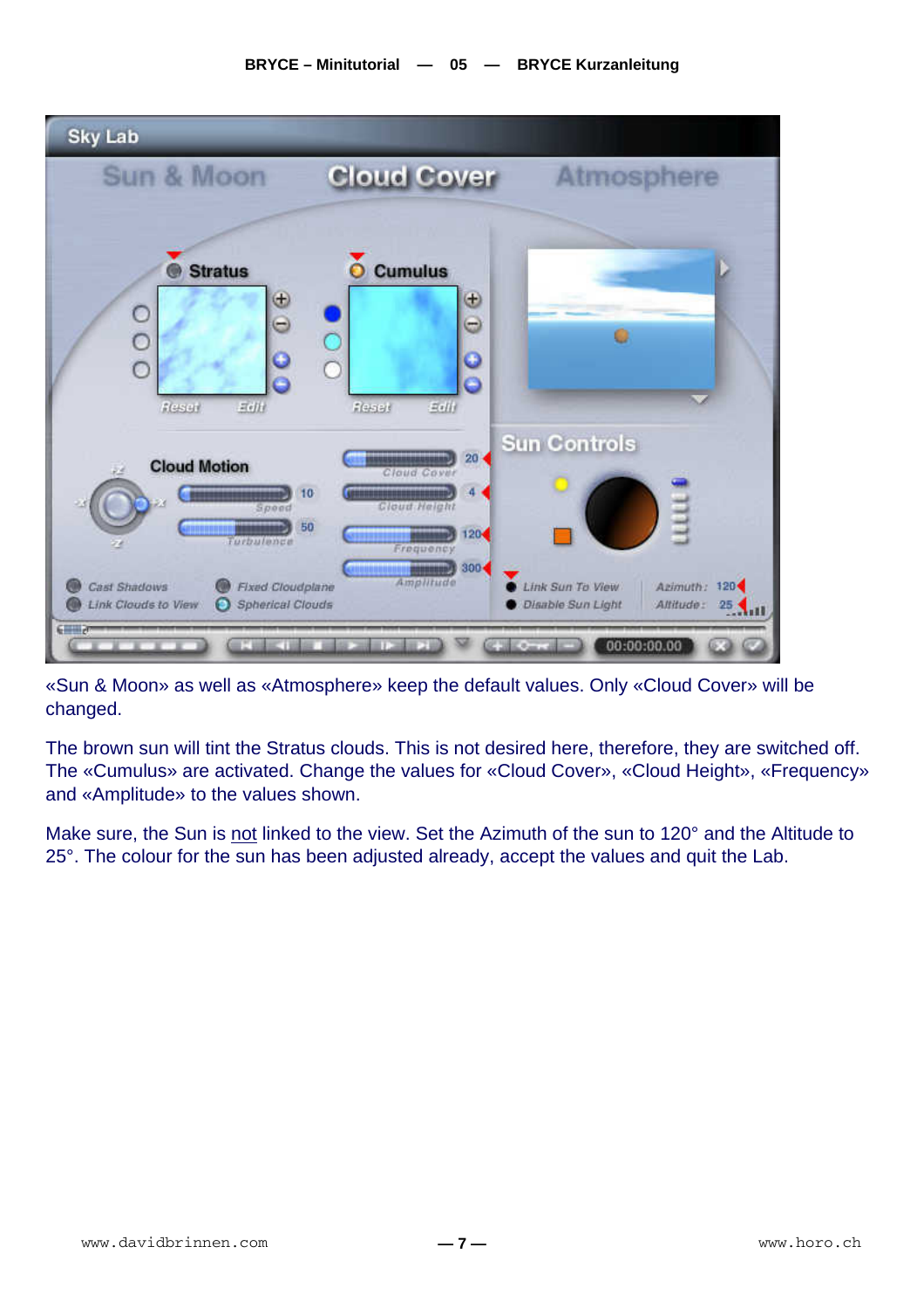

Now, what have we got? A blue sky with a few white clouds. The foothills got a warmer colour, but are still without contrast. The snow on the mountains is tinted, which is not desired here.

## **Finally, we come to the main thing of this tutorial.**

Again, there are a few preparations to be done first.



Save the current camera position by clicking on the first blue switch next to the render preview thumbnail (red arrow).

Then, double click on the sun joystick (double arrow) while holding the [Alt Gr] key. This sets a yellow star in the wire frame view at the position of the sun which will make it possible to find the sun in this world.



Move the camera with the joystick in east or west direction and look for the yellow star that marks the position of the sun.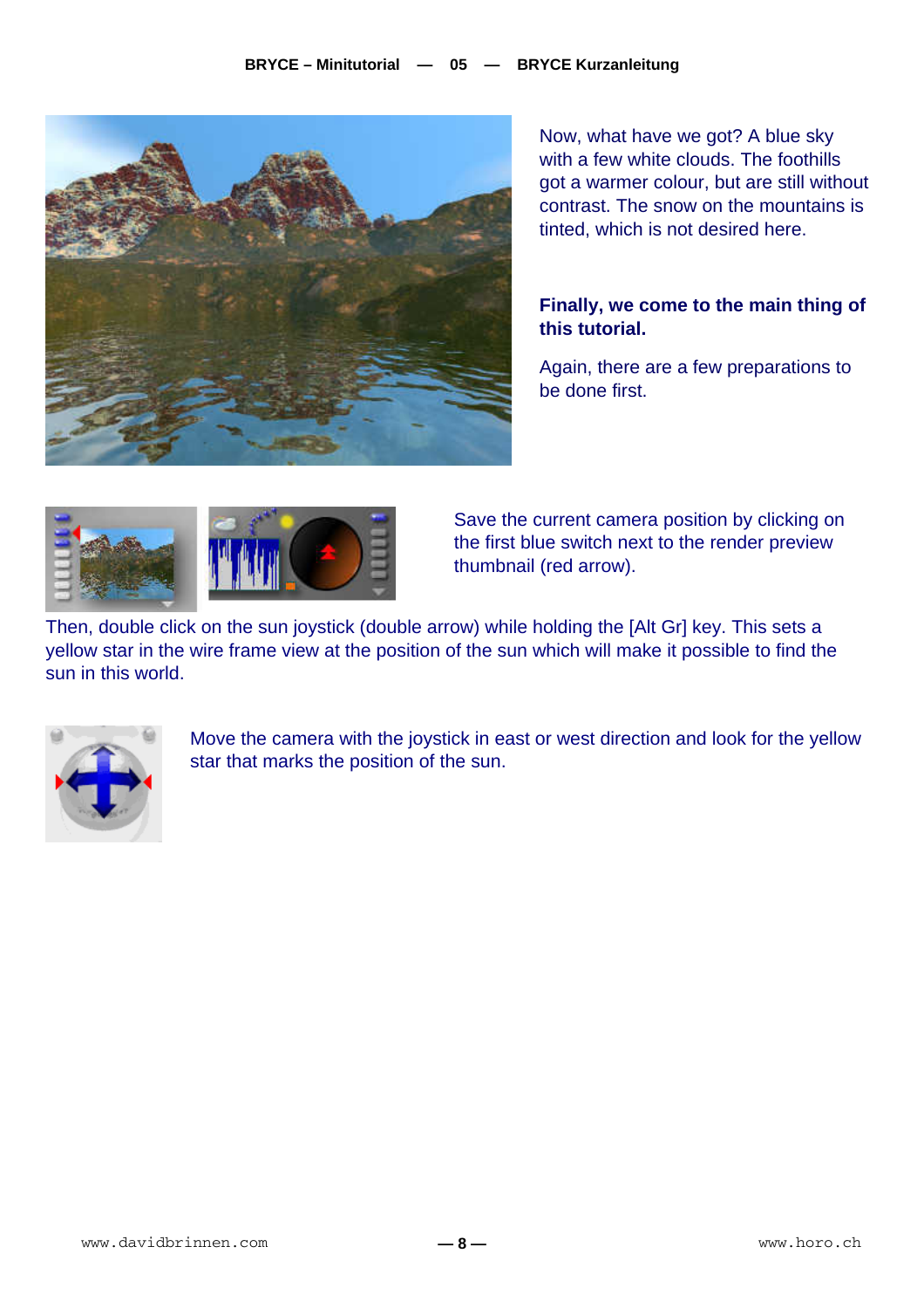

## **BRYCE – Minitutorial — 05 — BRYCE Kurzanleitung**

The Sun-Star found (red arrow)!. The thumbnail of the render preview for this camera attributes is included as an inset.

The camera position is at  $X/Y/Z = -$ 75 / 44 / 325 with the rotation angles X /  $Y / Z = -12 / 120 / 0$ . The sun azimuth is at 120°, hence, the camera is rotated by 120° as well.



Now, add a Radial Light. Make it really big and place it far away and at a position, that makes it appear to be in front of the sun. This is the most tricky part.

The picture shows the arrangement as seen from above. Mountain and foothills are near the top left corner. The square has a size of 2'000.00 Bryce Units. The Radial Light is really very far away.

Another view of the arrangements, this time from the right. This should give you an idea about the sizes involved in this setup.

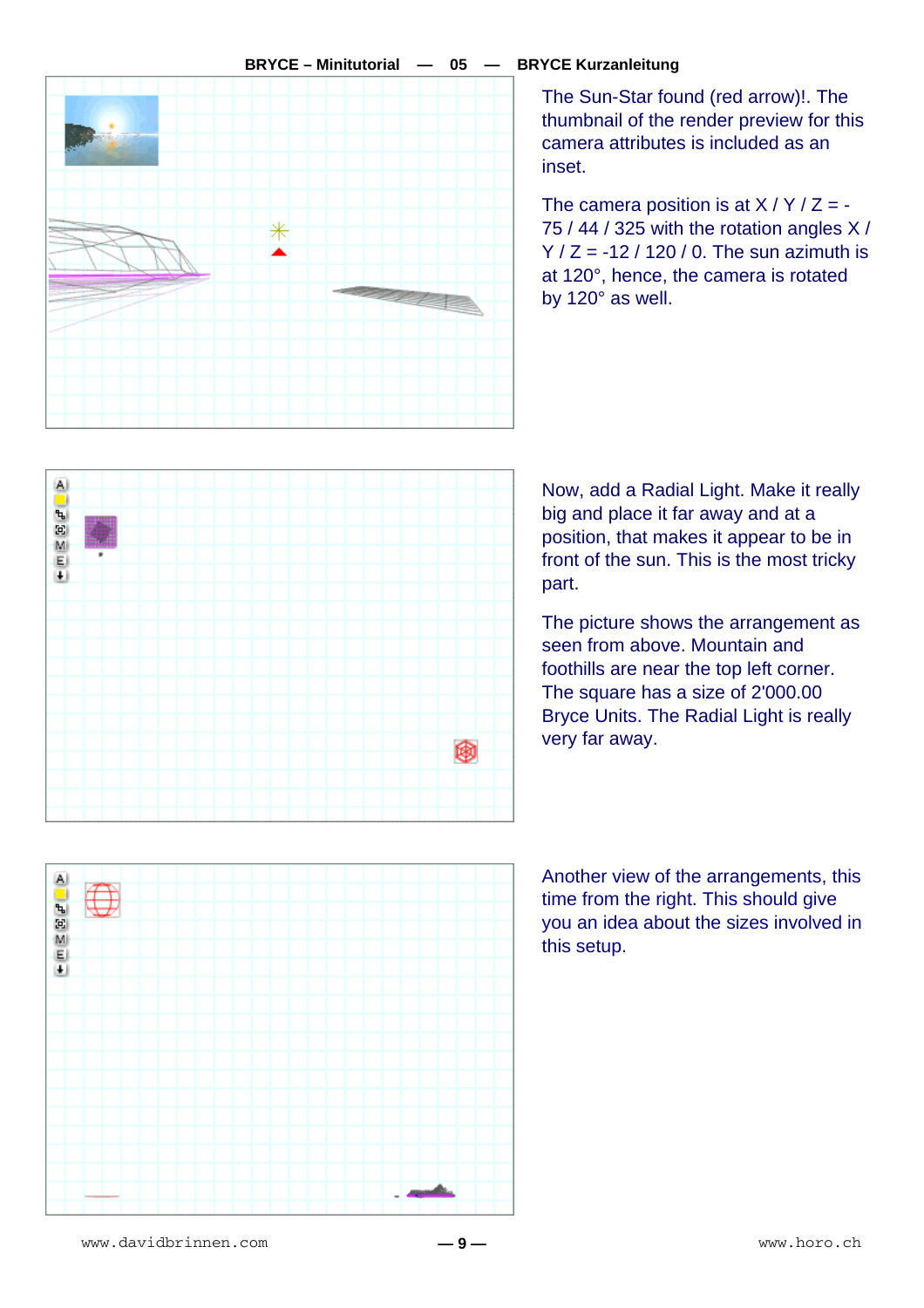

This is a tutorial and not a competition, therefore you find here the values for the position Radial Light.

The additional light source is in a direct line between the sun and the camera.

If sun and additional light source are not in one line as seen by the camera, there will be double shadows.

Now is the time to switch on the second light source. A click on the «E» opens the Light Lab.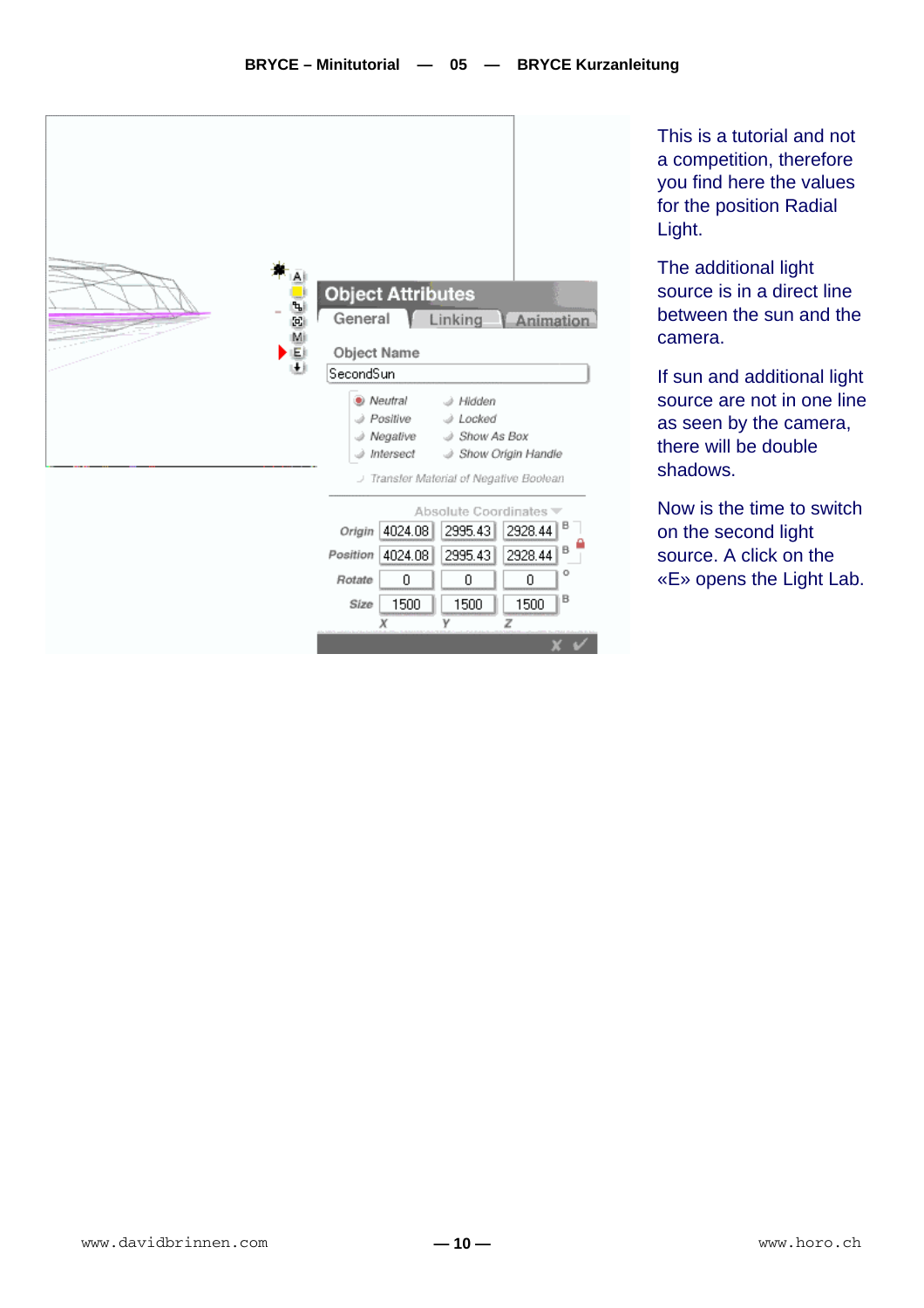

The four small red arrows point to the items that have to be checked and adjusted. The Amount of Intensity is important. A low value is needed, here **6**. Color should be Uniform and white. It is important that the light has None Falloff to behave like the sun does.



Let's render this picture. A new, crisp landscape unfolds in front of us. Even though the foothills have a nice warm colour, the snow on the mountains is still white.

Such effects of enhanced contrast are usually done in post production with a graphics application. As we have learned, this is not necessary. Everything can be accomplished directly with Bryce.